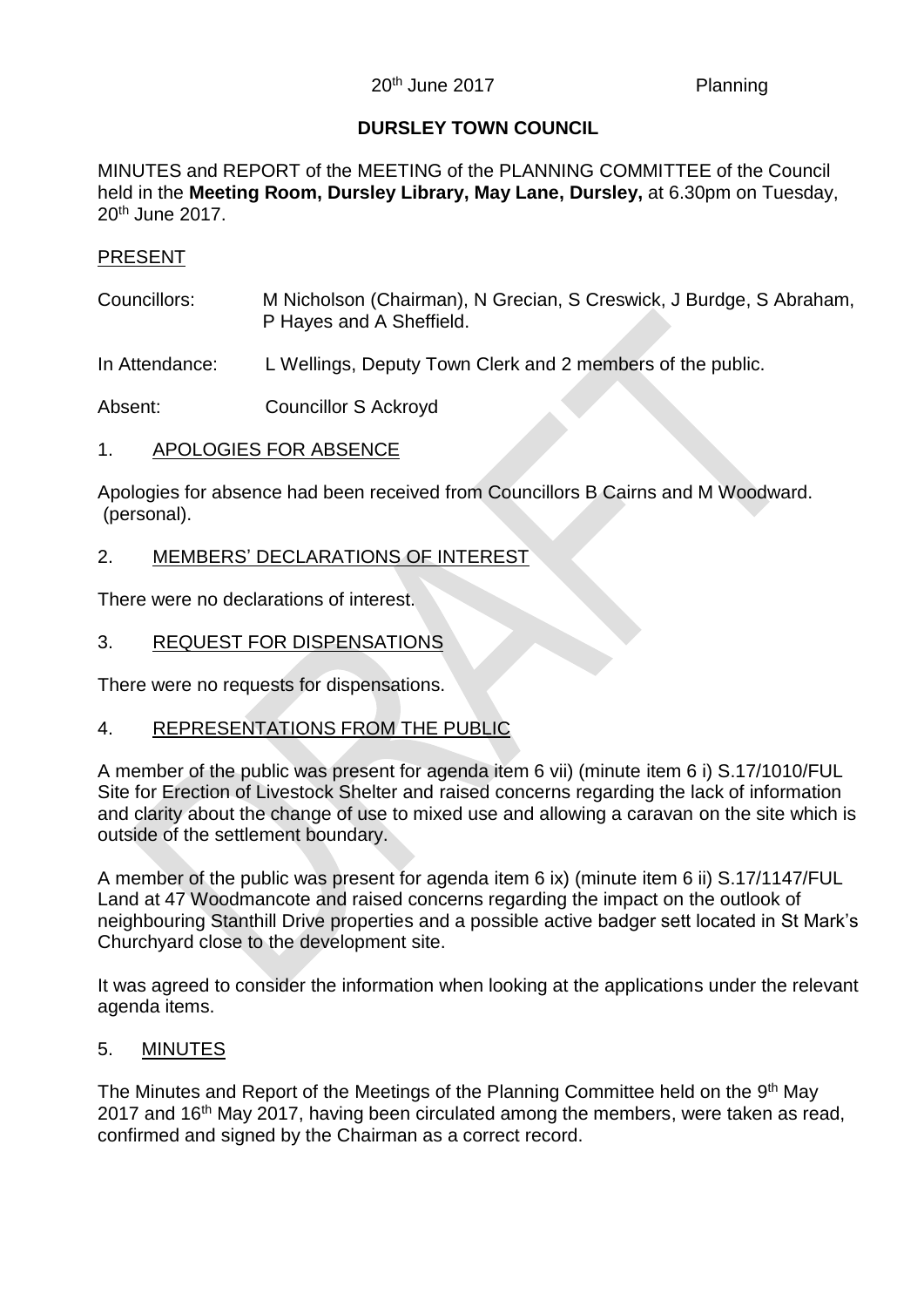# 6. PLANNING APPLICATIONS

**IT WAS RESOLVED** to reorder the agenda and bring forward items 6 vii) and ix) to be considered first under agenda item 6.

Councillors Abraham and Creswick introduced the following applications:

i) **S.17/1010/FUL** Site For Erection Of Livestock Shelter, Ganzell Lane

Change of use of land to mixed use. Stationing of caravan.

**RESOLVED:** Object.The site is located in an area designated as AONB and outside of the settlement boundary. The proposed caravan/cabin would be detrimental to the landscape and AONB setting. It would harm the visual impact/appearance of the landscape as viewed from an AONB. The Dursley Landscape Character Assessment Report (November 2015) undertaken for the emerging Future Dursley Neighbourhood Development Plan evaluates the area where the site is located as 'high' landscape sensitivity. The proposed development would be contrary to Local Plan policy ES7.

There is not enough information on the change of use of land to mixed use. The land is agricultural and should remain so. Vehicular access to the site is inadequate.

ii) **S.17/1147/FUL** Land At 47 Woodmancote, Dursley

Erection of single dwelling with associated works.

**RESOLVED:** Object. The proposed development would be detrimental to highway safety and contrary to policy ES3 of the Local Plan. The access is inadequate. Council would draw attention to the points raised by the Gloucestershire County Council Highways Technician, Wendy Gray, dated 8/6/17. The site is in close proximity to known badger activity and as such close consideration should be given to the need for appropriate investigation and survey works. In 2010 the Council applied for a Natural England Licence under the Protection of Badgers Act 1992 to undertake works to an old badger sett located close to the boundary in St Mark's Churchyard. This was issued but limited to clearance of vegetation only. The Council continues to monitor badger activity in the area and in neighbouring properties and considered reports of increased badger activity at the Green Spaces Committee meeting on 13th June 2017.

iii) **S.17/0974/FUL** 22 Union Street, Dursley, GL11 4JT Demolition of existing dwelling. Residential re-development (2 dwellings) with associated works (revised plans received 16/05/17).

**RESOLVED:** No observations.

iv) **S.17/1050/FUL** Land Adjacent The Hollies Care Home, Drake Lane 45no. bedroom care home (C2) and 3no. assisted living care suites (C2 or C3 with age restriction of over 55 year old only).

Councillor Grecian declared a personal interest.

**RESOLVED:** Support. Council supports the application and welcomes the potential new local employment opportunities the proposed development would provide. The proposed development would also help to address the growing need for care facilities, in particular dementia care, and improve the services on offer.

v) **S.17/1083/HHOLD** 70 School Road, Dursley, GL11 4NY Two storey rear extension.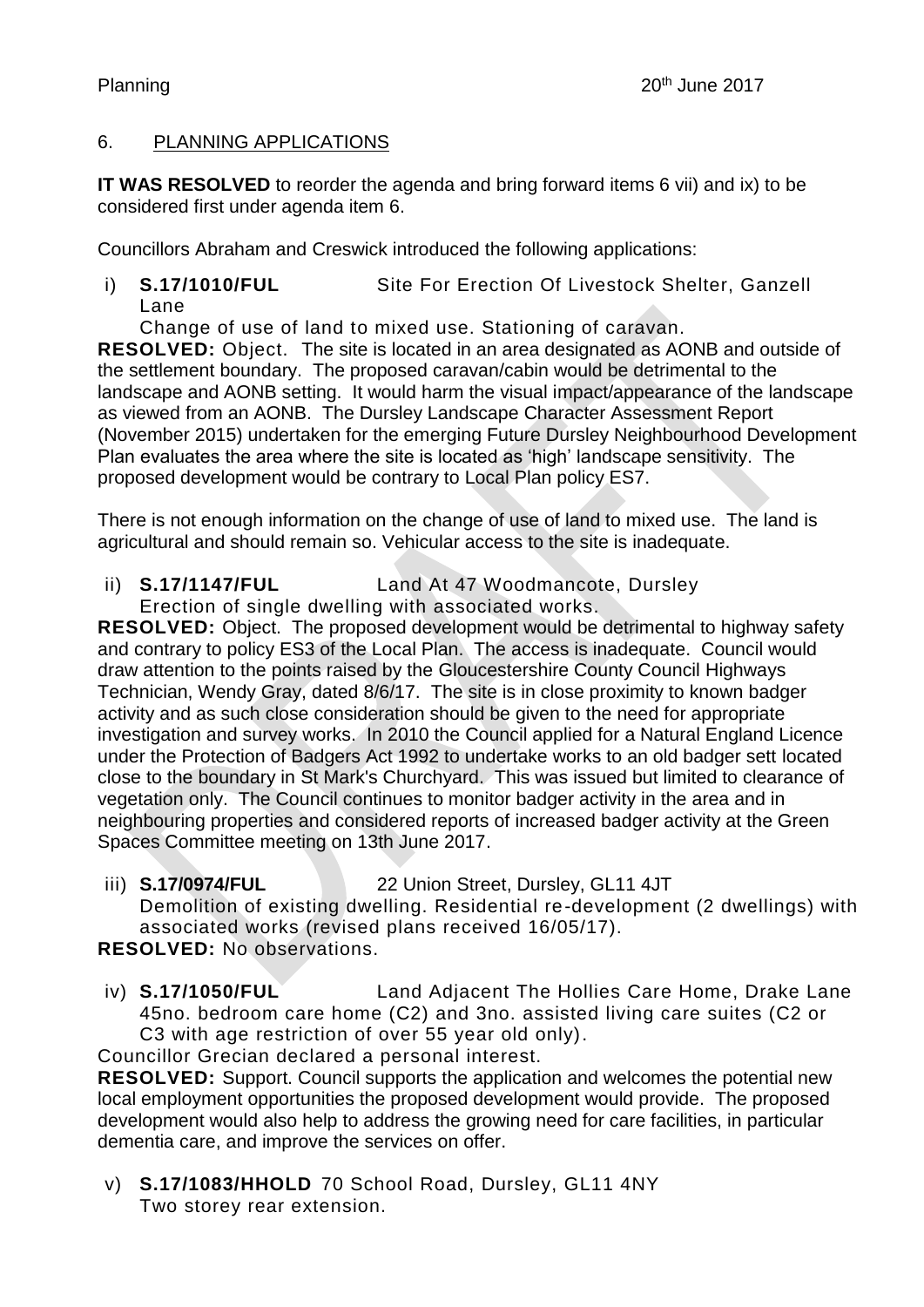## **RESOLVED:** No observations.

vi) **S.17/0985/DISCON** Littlecombe Zone K2 Lister Road, Dursley S.15/0476/OUT - Condition 13 – Trees. **RESOLVED:** No observations.

vii) **S.17/1129/VAR** Land At 1 Third Avenue, Dursley

Variation of condition 7 (approved plans) of permission S.15/1823/FUL to revise the siting and design of the dwelling.

**RESOLVED:** Object. This is a retrospective application and it appears that the work on site is almost complete. Council will be requesting that this application be placed before the Development Control Committee and enforcement action is taken. Council considers that the proposed development and the increase in traffic as a result, would be detrimental to highway safety and contrary to Local Plan Policy ES3. The parking is inadequate. Highfields Approach is a very busy, narrow road on a main school route. The proposed development would significantly increase the risk of accidents. The proposed development would result in overdevelopment of the site, contrary to Local Plan Policy HC1.

viii)**S.17/1177/TCA** Land At May Lane, Dursley Tree in Prospect Place Dursley **RESOLVED:** Support.

ix) **S.17/1128/FUL** Land At 60 Woodmancote, Dursley Erection of a single dwelling. **RESOLVED:** No observations.

- x) **S.17/1229/LBC** 11 Long Street Dursley, GL11 4HL Internal alterations. **RESOLVED:** No observations.
- xi) **S.17/1228/LBC** 3 Kingshill Lane Dursley, GL11 4BZ Remove existing lounge marble fireplace and replace with Bath stone fireplace.

**RESOLVED:** Do not object or support but wish to make comment. If the fireplace mantle is an original feature it should remain while the plinth and fire are replaced.

xii) **S.17/1288/TCA** 2A Silver Street, Dursley, GL11 4ND Eucalyptus - Fell to near ground level and treat stump to discourage regrowth.

**RESOLVED:** No observations.

xiii) **S.17/1278/FUL** The Kings Head Inn, 53 Parsonage Street, Dursley Proposed new rear porch and signage.

**RESOLVED:** Support. The proposed development would improve the street scene along Castle Street. Provision does however need to be made for the wheeled waste bins so that they can be stored out of sight and not negatively impact on the aesthetics.

Councillors Abraham, Grecian and Hayes abstained from the vote.

## 7. CONSIDERATION OF LICENSING APPLICATIONS: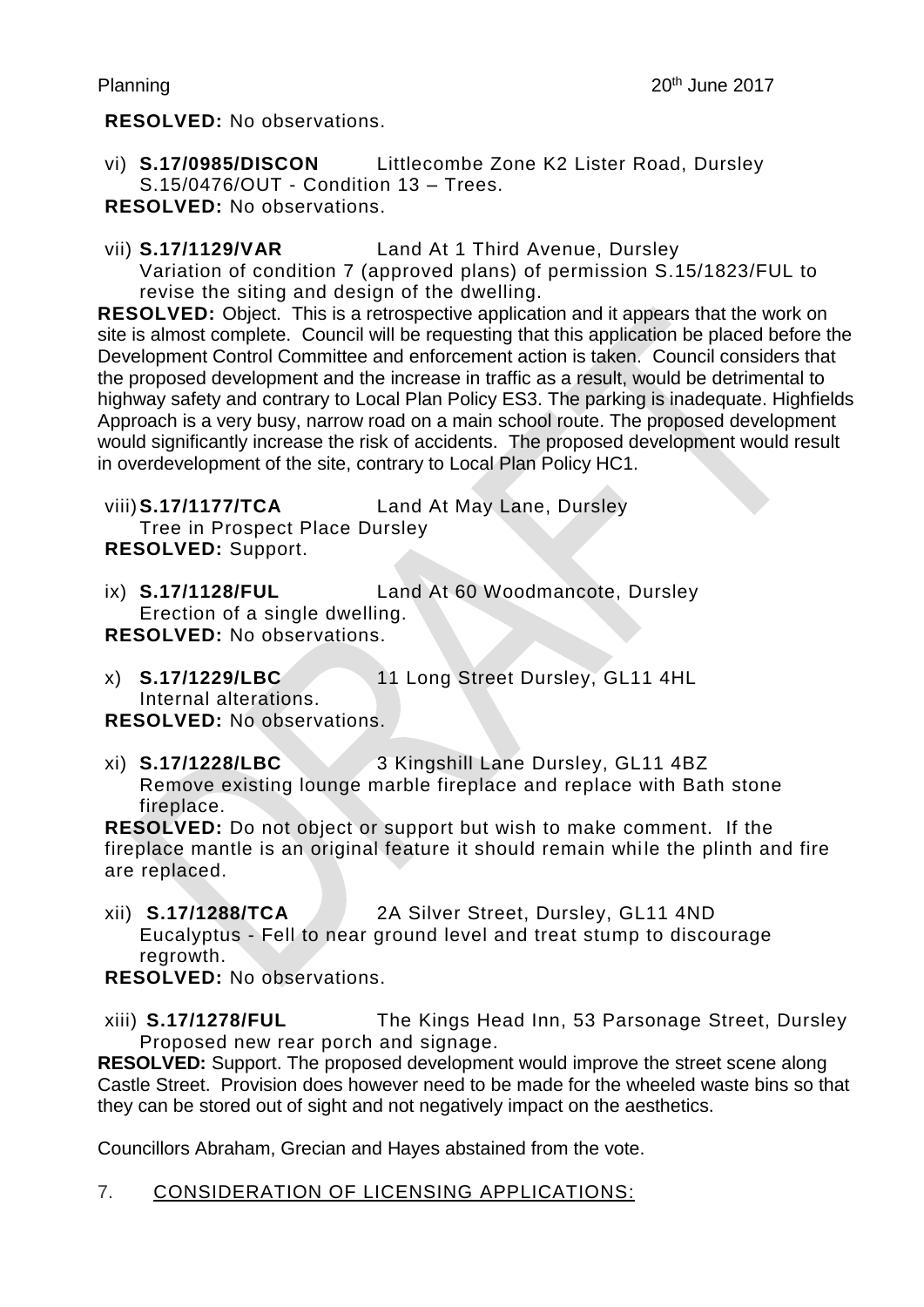There were no licensing applications to consider.

### 8. PLANNING MATTERS IN GENERAL

## i) **Notifications (incl. Discharge of conditions/certificates/permitted development):**

The following was noted:

**S.17/1196/CPE** TYC Motors May Lane, Dursley, GL11 4JN Certificate of lawfulness to establish B8 use of the land.

## ii) **Notification of Planning Permissions:**

The following were noted:

**S.17/1131/DISCON** Crooked Cottage, Water Street, Dursley Discharge of Condition 4 (Window details) of consent S.16/2639/LBC.

## **S.17/0625/HHOLD** 3 Westfield, Dursley

Revision to approved application S.12/0343/HHOLD to revise design height and position of the detached garage and steps and platform to the rear.

## **S.17/0637/TPO** 1 Ewelme Close, Dursley

Lime (T1) located at the back of the property, roadside boundary - Thin crown by 15% and clean to remove all dead, diseased and broken branches to improve health and appearance and reduce risk of branch failure over the main road.

**S.17/0673/TCA** 2 - 3 Prospect Place, May Lane, Dursley Horse Chestnut in the garden - reduce all over to near previous (approximately 2.0m).

## **S.17/0718/TCA** 100 Kingshill Road, Dursley

T2 Magnolia - Crown reduction by 2m, T3 Lawson Cypress - Crown reduction by 2.5m. T5 Grand Fir - Fell. Replace with similar variety. T6 Laburnum - Crown reduction by 1.5m. T7 and T8 Leyland Cypress - Crown reduction by 2.5m. T9 Purple Cherry - Crown reduction by 2m. T11 Rowan - Crown reduction by 2m. T15 & T16 Maple - Crown reduction by 2m.

## **S.17/0950/MINAM** 22 Union Street, Dursley

Change colour of UPVC windows from Rosewood (Brown) to dark grey. Change type of stone on external walls from Cerney Tooled Walling to Bradstone Rough Dressed Walling Stone in Southwold. (S.16/2128/FUL).

## iii) **Notification of Planning Split Decision - partial compliance with existing condition(s):**

The following were noted:

**S.17/0915/DISCON** Littlecombe Zone K2 Lister Road, Dursley